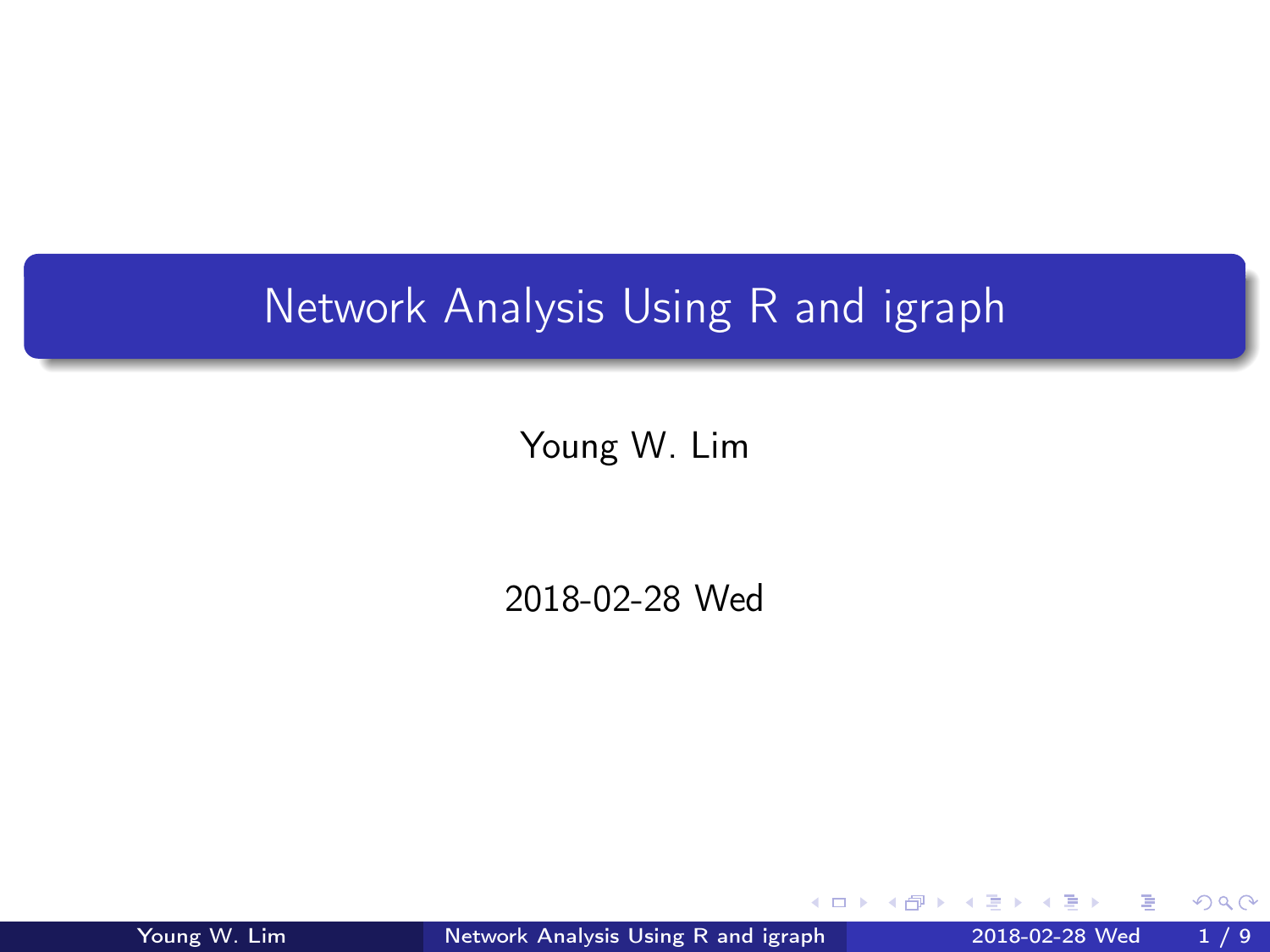# 1 [Network Analysis using R and igraph](#page-2-0)

- **•** [Based on](#page-2-0)
- [Using igraph](#page-3-0)

4 **D** F

向 D. э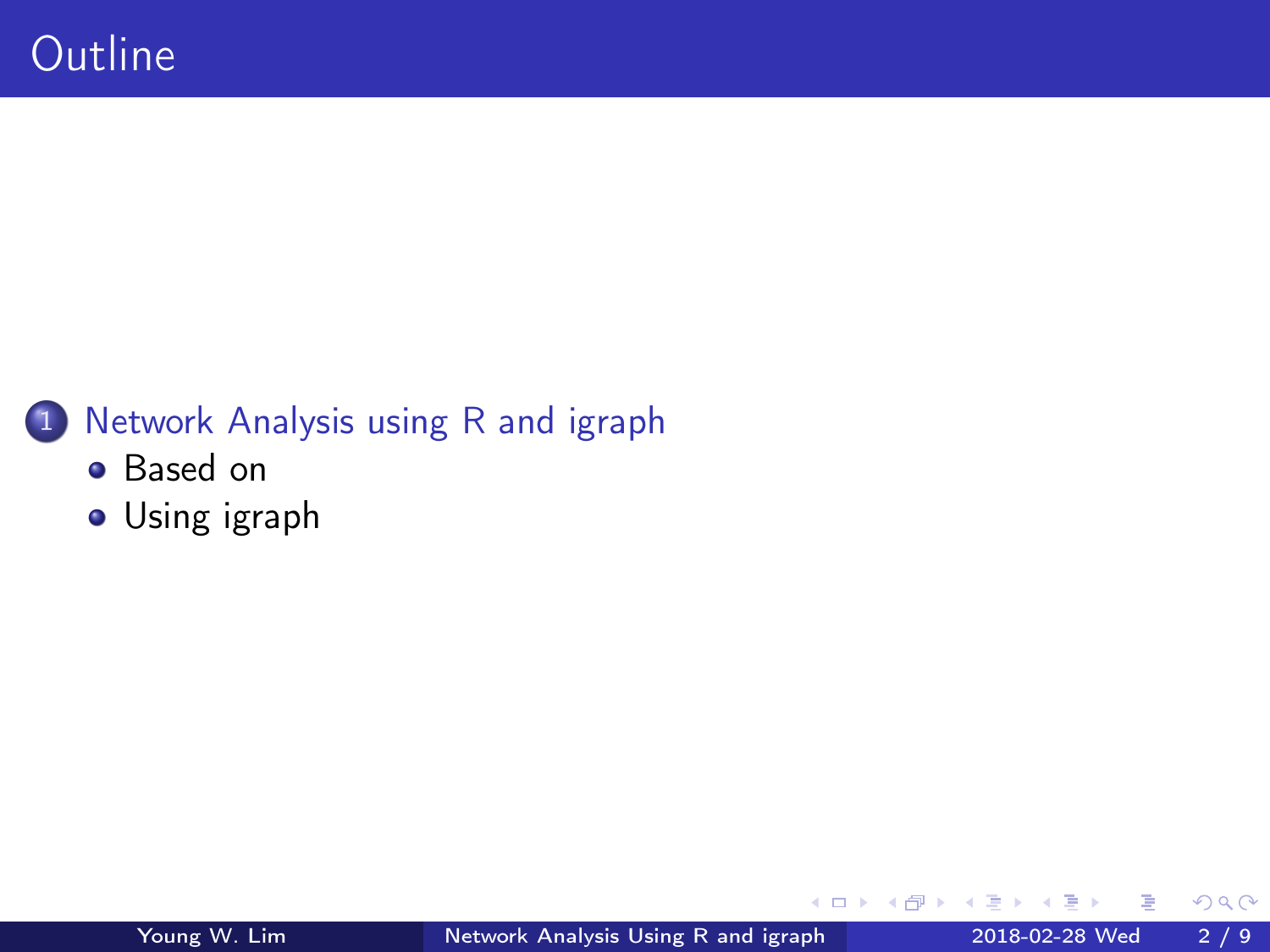## <span id="page-2-0"></span>[http://www.kateto.net/wp-content/uploads/2016/01/NetSciX\\_](http://www.kateto.net/wp-content/uploads/2016/01/NetSciX_2016_Workshop.pdf) [2016\\_Workshop.pdf](http://www.kateto.net/wp-content/uploads/2016/01/NetSciX_2016_Workshop.pdf)

I, the copyright holder of this work, hereby publish it under the following licenses: GNU head Permission is granted to copy, distribute and/or modify this document under the terms of the GNU Free Documentation License, Version 1.2 or any later version published by the Free Software Foundation; with no Invariant Sections, no Front-Cover Texts, and no Back-Cover Texts. A copy of the license is included in the section entitled GNU Free Documentation License.

CC BY SA This file is licensed under the Creative Commons Attribution ShareAlike 3.0 Unported License. In short: you are free to share and make derivative works of the file under the conditions that you appropriately attribute it, and that you distribute it only under a license compatible with this one.

( □ ) ( n ) ( ∃

 $\Omega$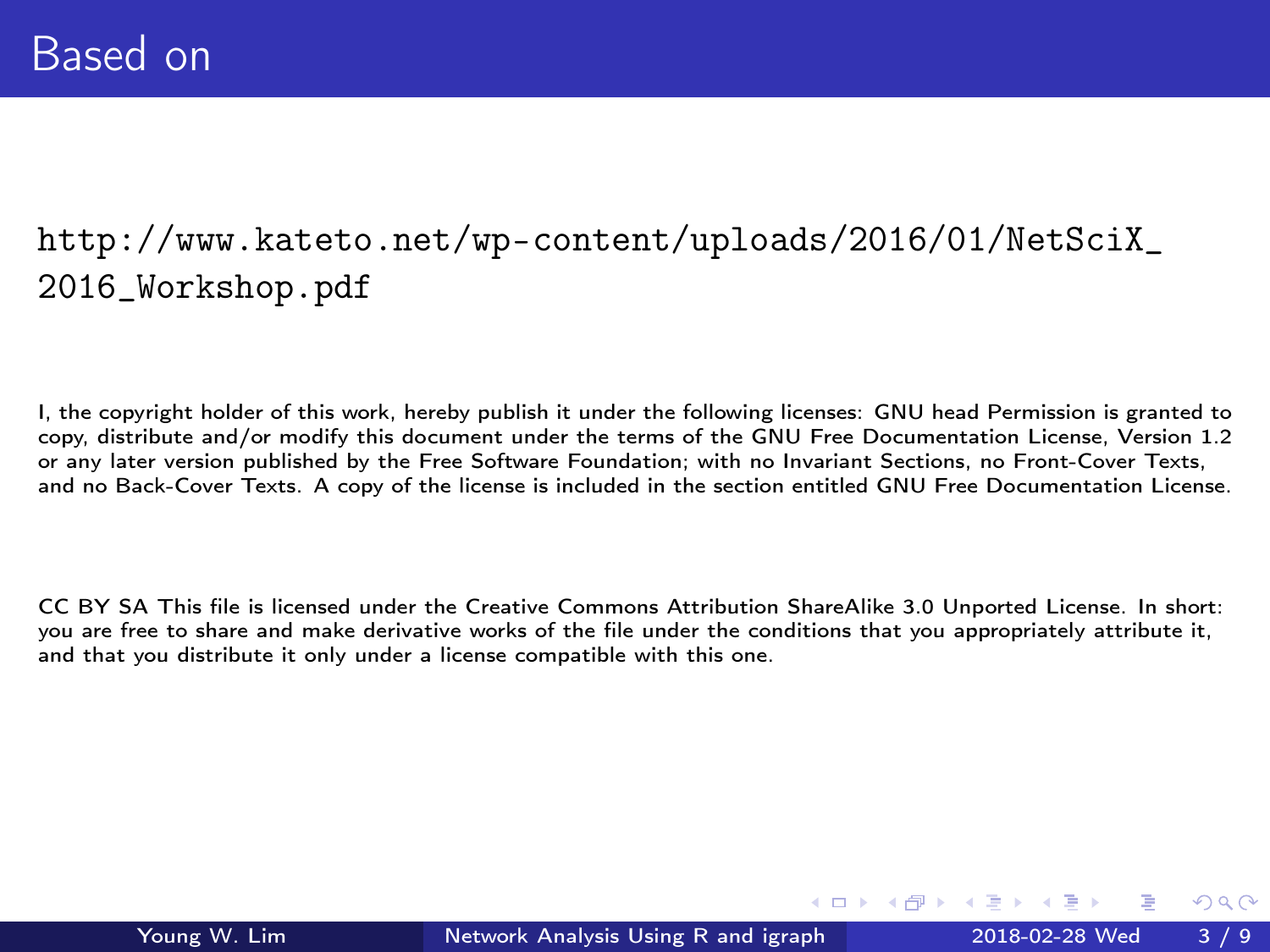```
rm(list=ls())library(igraph)
g1 \leftarrow graph( edges=c(1, 2, 2, 3, 3, 1), n=3, directed=F)plot(g1)
class(g1)
g1g2 <- graphs( edges=c(1,2, 2,3, 3,1), n-10)
plot(g2)
g2
g3 <- graph( c("A", "B", "C", "D", "E", "F"))
plot(g3)
g3
```
 $\left\{ \left\{ \bigoplus \lambda \in \mathbb{R}^n \right\} \right.$   $\left\{ \left\{ \bigoplus \lambda \in \mathbb{R}^n \right\} \right\}$ 

 $\leftarrow$   $\Box$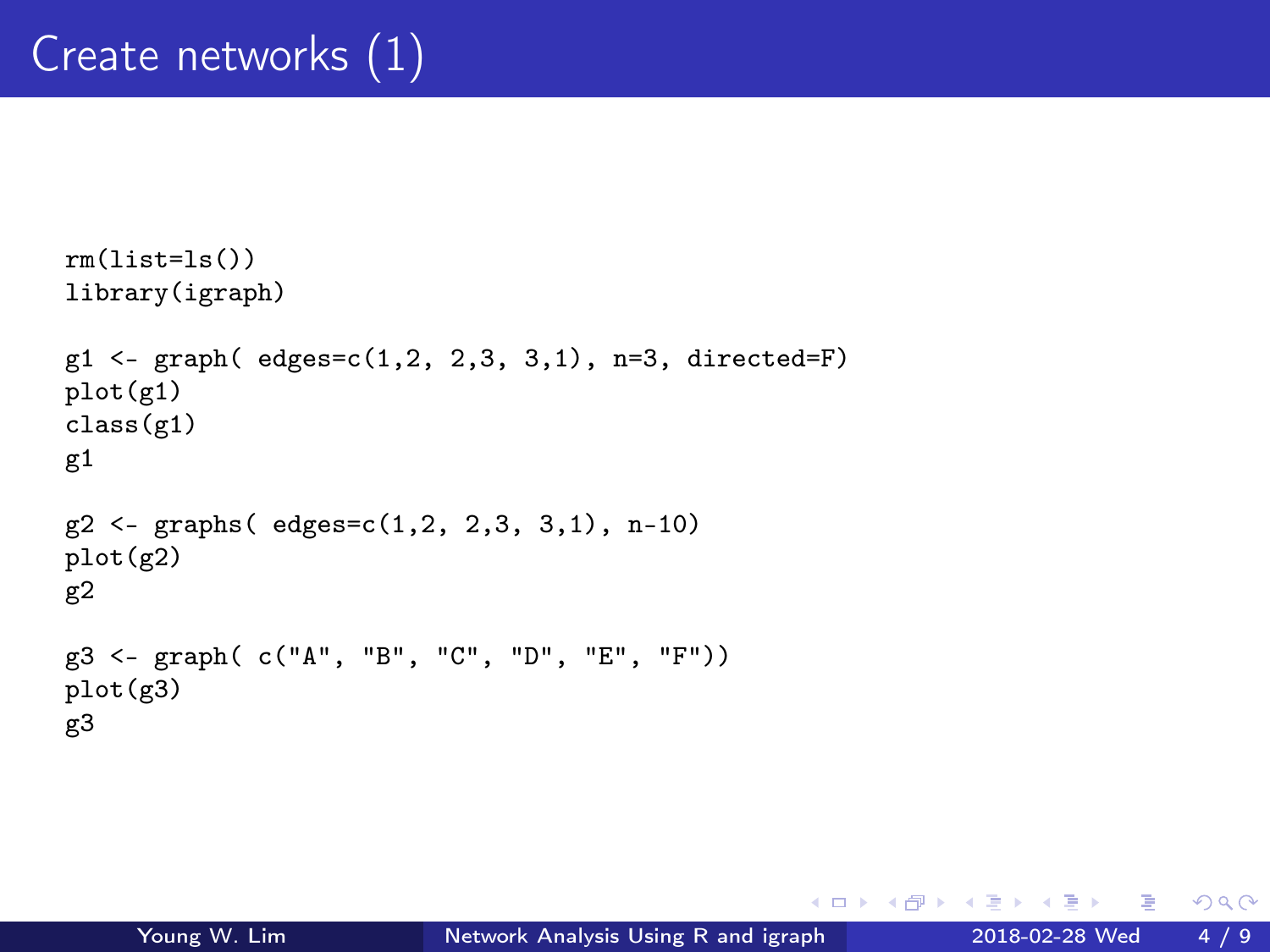```
plot(graph_from_literal(a---b, b---c))
plot(graph_from_literal(a--+b, b+--c))
plot(graph_from_literal(a+-+b, b+-+c))
plot(graph_from_literal(a:b:c---c:d:e))
```

```
g1 <- graph_from_literal(a-b-c-d-e-f, a-g-h-b, h-e:f:i, j)
plot(g1)
```
4 **D** F

 $QQQ$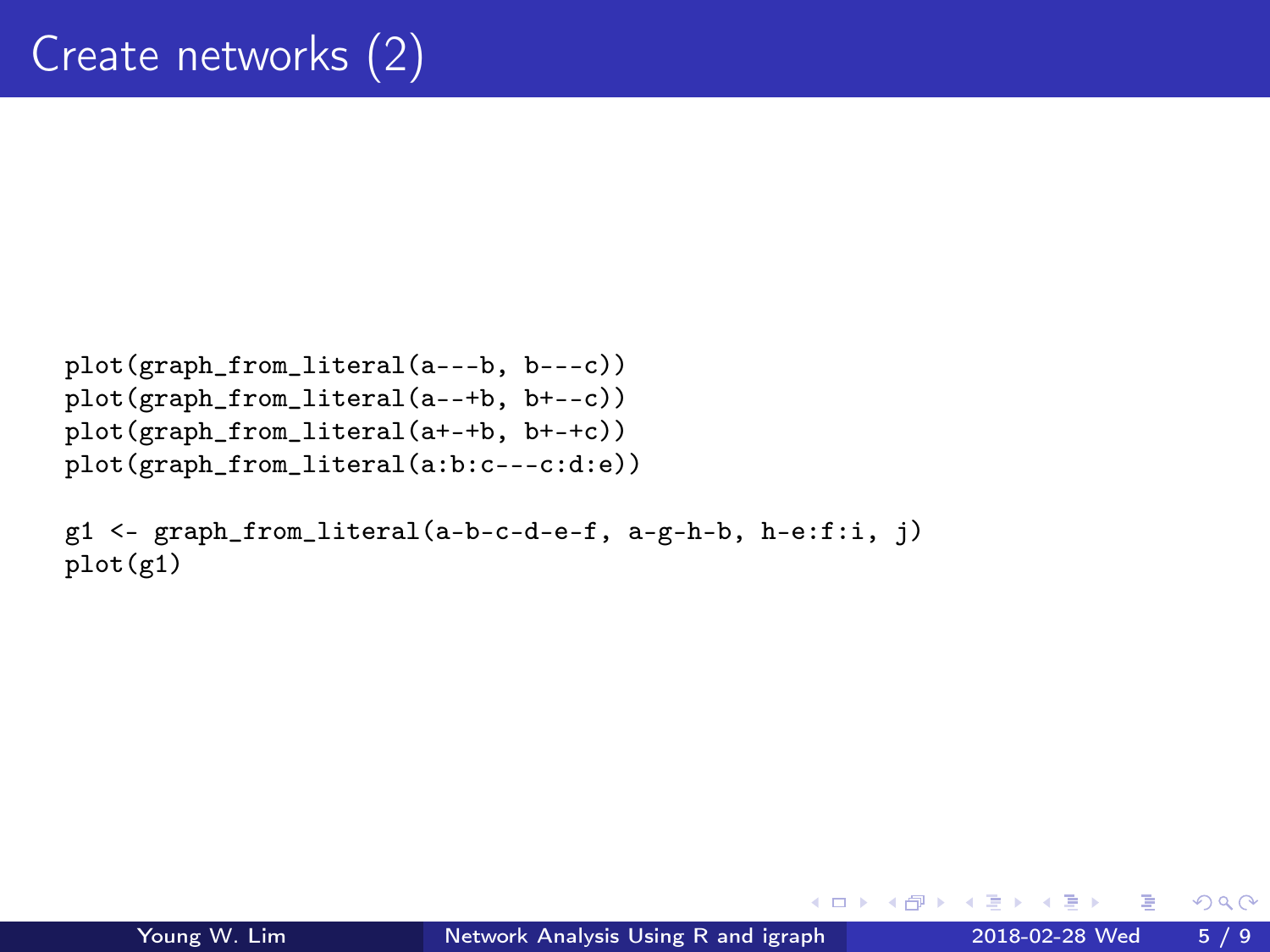```
E(g4)V(g4)g4[]
g4[1,]
V(g4)$name
V(g4)$gender <- c("male", "male", "male", "female", "female", "male")
E(g4)$type <- "email"
E(g4)$weight <- 10
edge_attr(g4)
vertex_attr(g4)
graph_attr(g4)
```
4 D F

 $\left\{ \left\{ \bigoplus \lambda \in \mathbb{R}^n \right\} \right.$   $\left\{ \left\{ \bigoplus \lambda \in \mathbb{R}^n \right\} \right\}$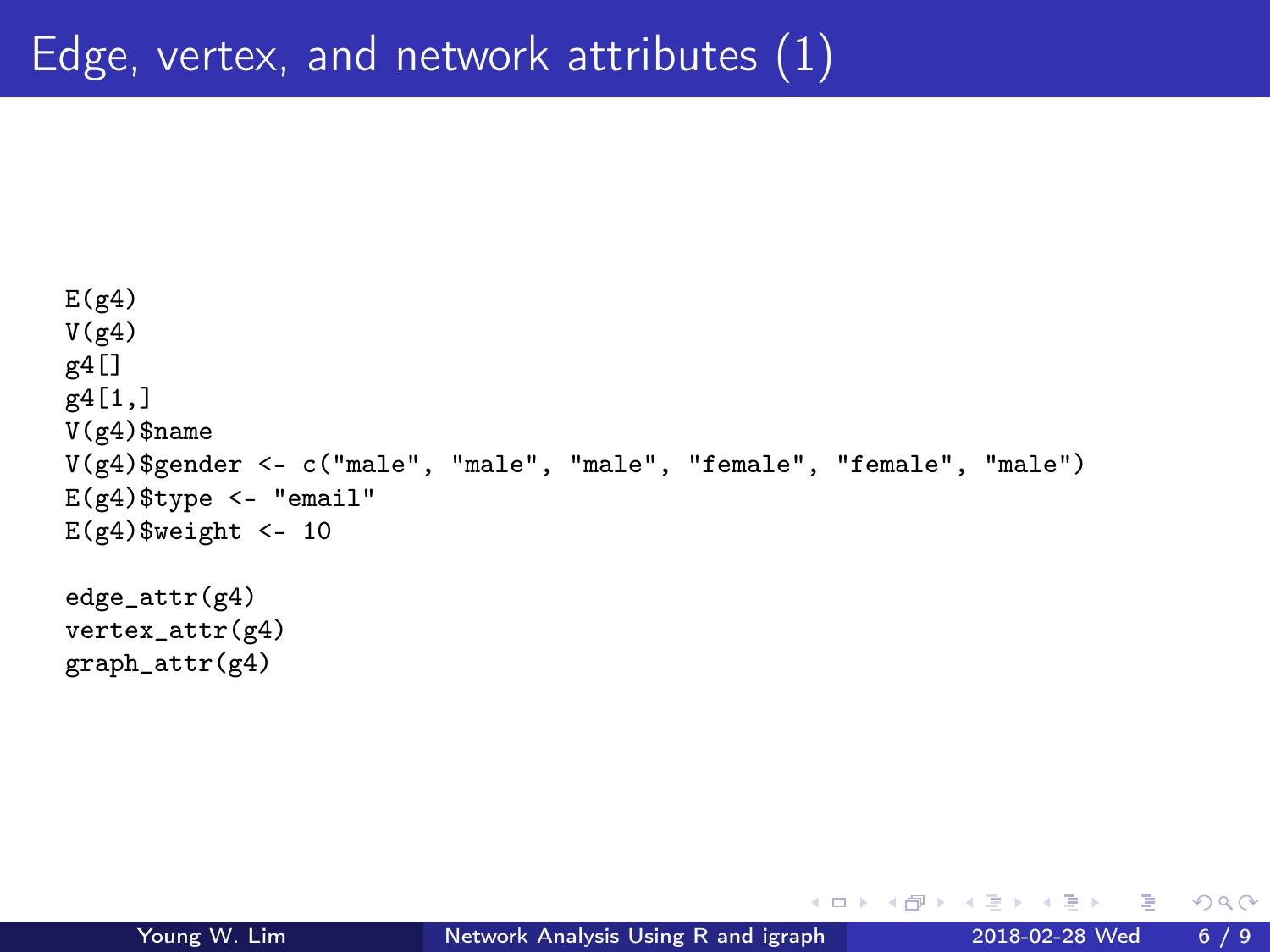```
g4 <- set_graph_attr(g4, "name", "Email Network")
g4 <- set_graph_attr(g4, "something", "A thing")
graph_attr_names(g4)
graph_attr(g4, "name")
graph_attr(gr)
g4 <- delete_graph_attr(g4, "something")
graph attr(g4)plot(g4, edge.arrow.size=5, vertex.label.color="black",
     vertex.label.dist=1.5, vertex.color=c("pink", "skyblue")
     [1+(V(g4)$gender=="male")])
g4<-simplify(g4, remove.ultiple=T, reomve.loop=F,
             edge.attr.comb=c(weight="sum", type="ignore"))
plot(g4s, vertex.label.dist=1.5)
g4s
```
 $QQQ$ 

( ロ ) ( 何 ) ( ヨ ) ( ヨ )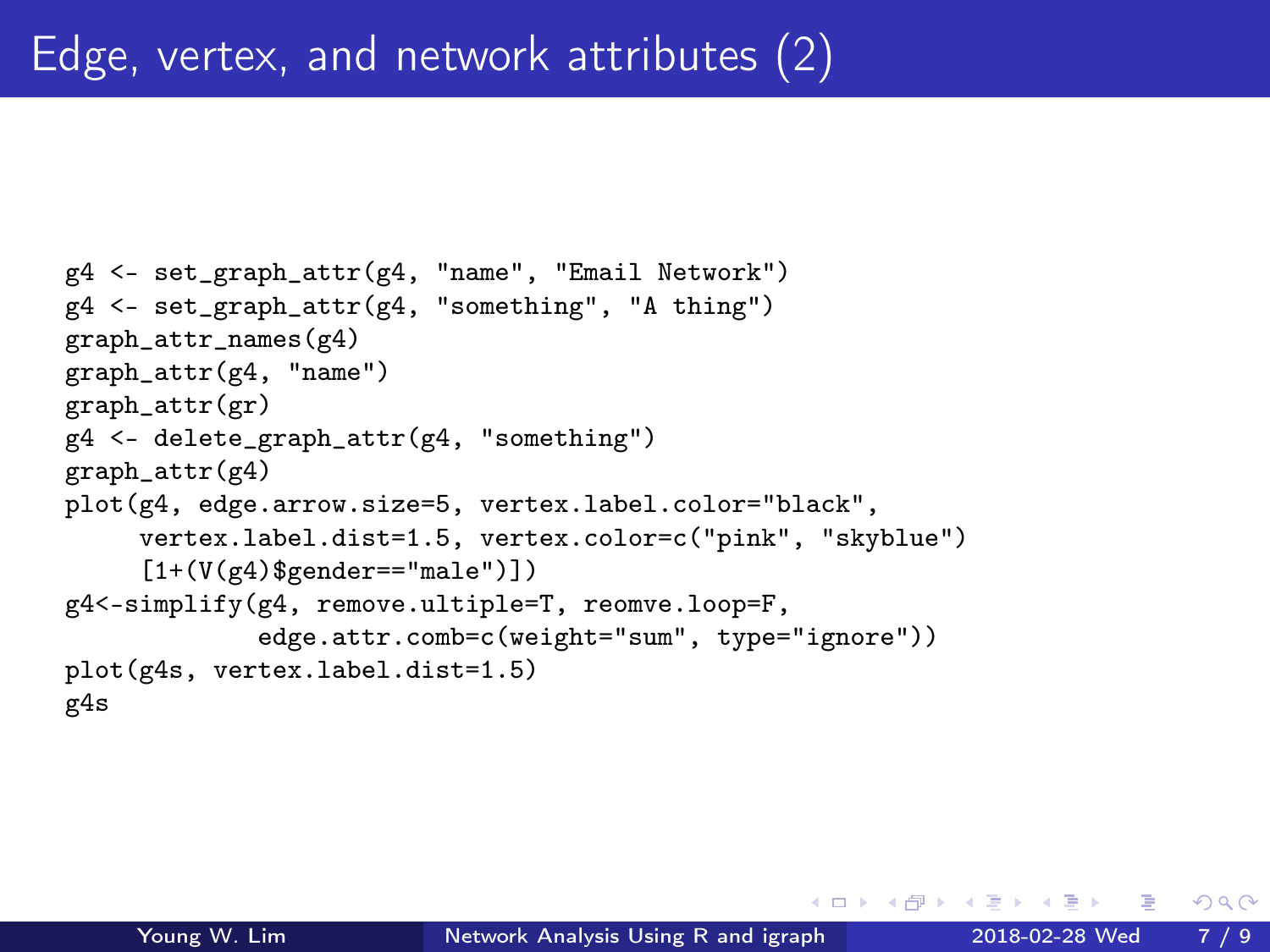```
eg <- make_empty-graph(40)
plot(eg, vertex.size=10, vertex.label=NA)
fg <- make_full_graph(40)
plot(fg, vertex.size=10, vertex.label=NA)
st <- make_star(40)
plot(st, vertex.size=10, vertex.label=NA)
tr <- make_tree(40, children=3, mode="undirected")
plot(tr, vertex.size=10, vertex.label=NA)
rn <- make_ring(40)
plot(rn, vertex.size=10, vertex.label=NA)
er \leq sample_gnm(n=100, m=40)
plot(er, vertex.size=6, vertex.label=NA)
```
4 **D** F

 $QQQ$